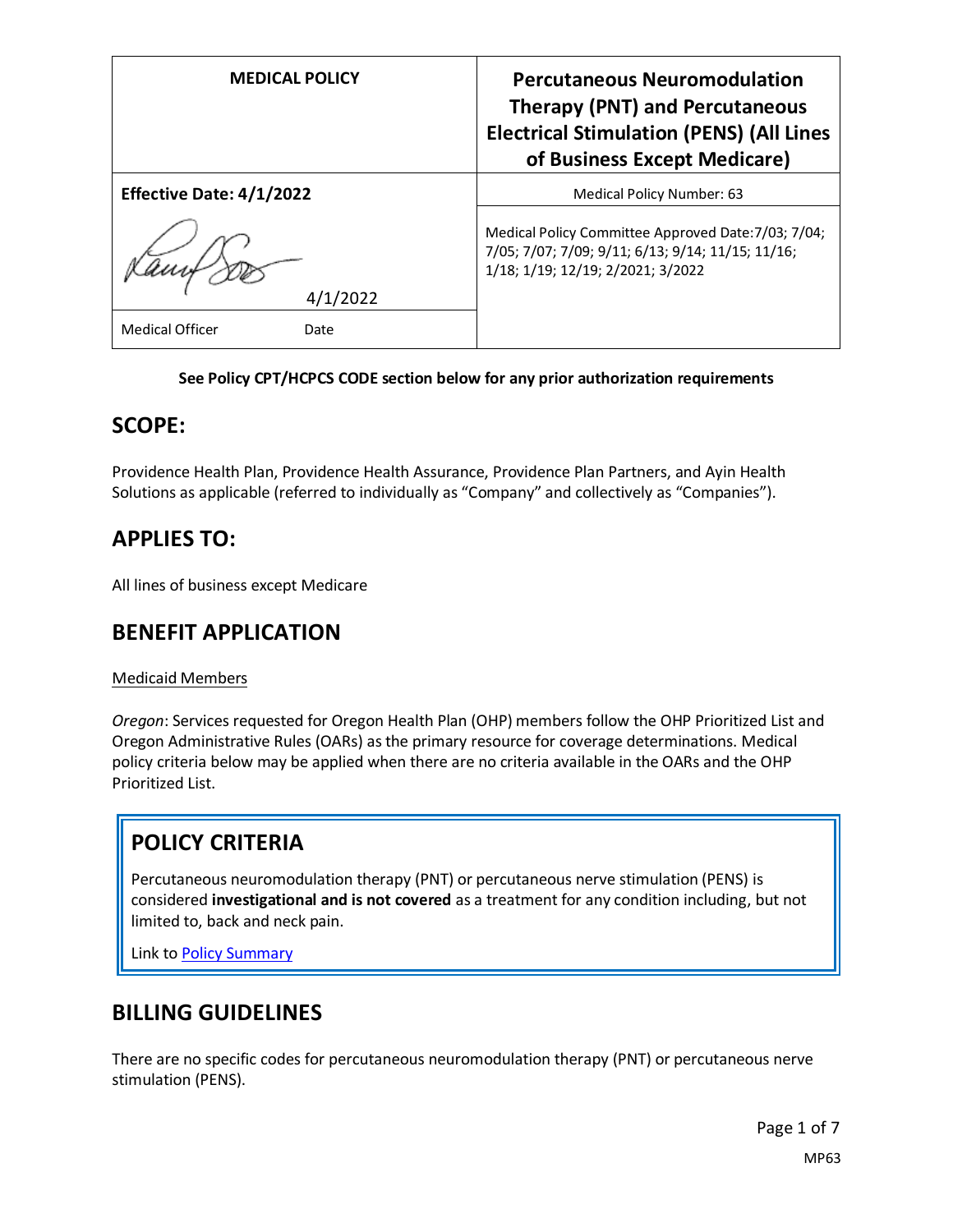# **CPT/HCPCS CODES**

| <b>All Lines of Business</b>                                                                    |                                          |
|-------------------------------------------------------------------------------------------------|------------------------------------------|
|                                                                                                 | <b>Unlisted Codes</b>                    |
| All unlisted codes will be reviewed for medical necessity, correct coding, and pricing at the   |                                          |
| claim level. If an unlisted code is billed related to services addressed in this policy then it |                                          |
| will be denied as not covered.                                                                  |                                          |
| 64999                                                                                           | Unlisted procedure, nervous system       |
| E1399                                                                                           | Durable medical equipment, miscellaneous |

# **DESCRIPTION**

For the purposes of this policy percutaneous neuromodulation therapy (PNT) includes percutaneous nerve stimulation (PENS). These terms are often used interchangeably and both combine features of electro-acupuncture and transcutaneous electrical nerve stimulation (TENS), although PENS can also include the use of implanted electrodes. Although the number of needles used in PENS versus PNT varies, both involve placement of electrode arrays within close proximity to painful areas to stimulate nerves within the soft tissue. Treatment typically consists of two to three 30-minute sessions per week for two to six weeks.

# **REVIEW OF EVIDENCE**

A review of the ECRI, Hayes, Cochrane, and PubMed databases was conducted regarding the use of percutaneous neuromodulation therapy (PNT) as a treatment for chronic pain conditions, including back and neck pain. Below is a summary of the available evidence identified through January 2022.

### **Systematic Reviews**

• In 2016, Archived in 2020, Hayes reviewed evidence regarding the efficacy of percutaneous electrical nerve stimulation (PENS) and percutaneous neuromodulation therapy (PNT) for the treatment of low back pain.<sup>1</sup> Hayes addresses the two modalities as interchangeable. Hayes indicated that while there is sufficient published evidence in the abstracts to evaluate the use of PNT to treat low back pain, a full review was needed to confirm the conclusions about the safety and effectiveness of the technology. The following studies were included in the Hayes review:

In 2011, Raphael, et al. conducted a small (n=31) randomized double-blind sham-controlled crossover trial to investigate the efficacy of PENS.<sup>2</sup> There was a statistically significant difference between the changes in the numerical rating scaled for pain for the active therapies compared with the sham therapies, indicating improvement for the active therapies. There was also a statistically significant difference between the changes in pain pressure threshold for the active therapies compared with the sham therapies with the same indication of improvement for the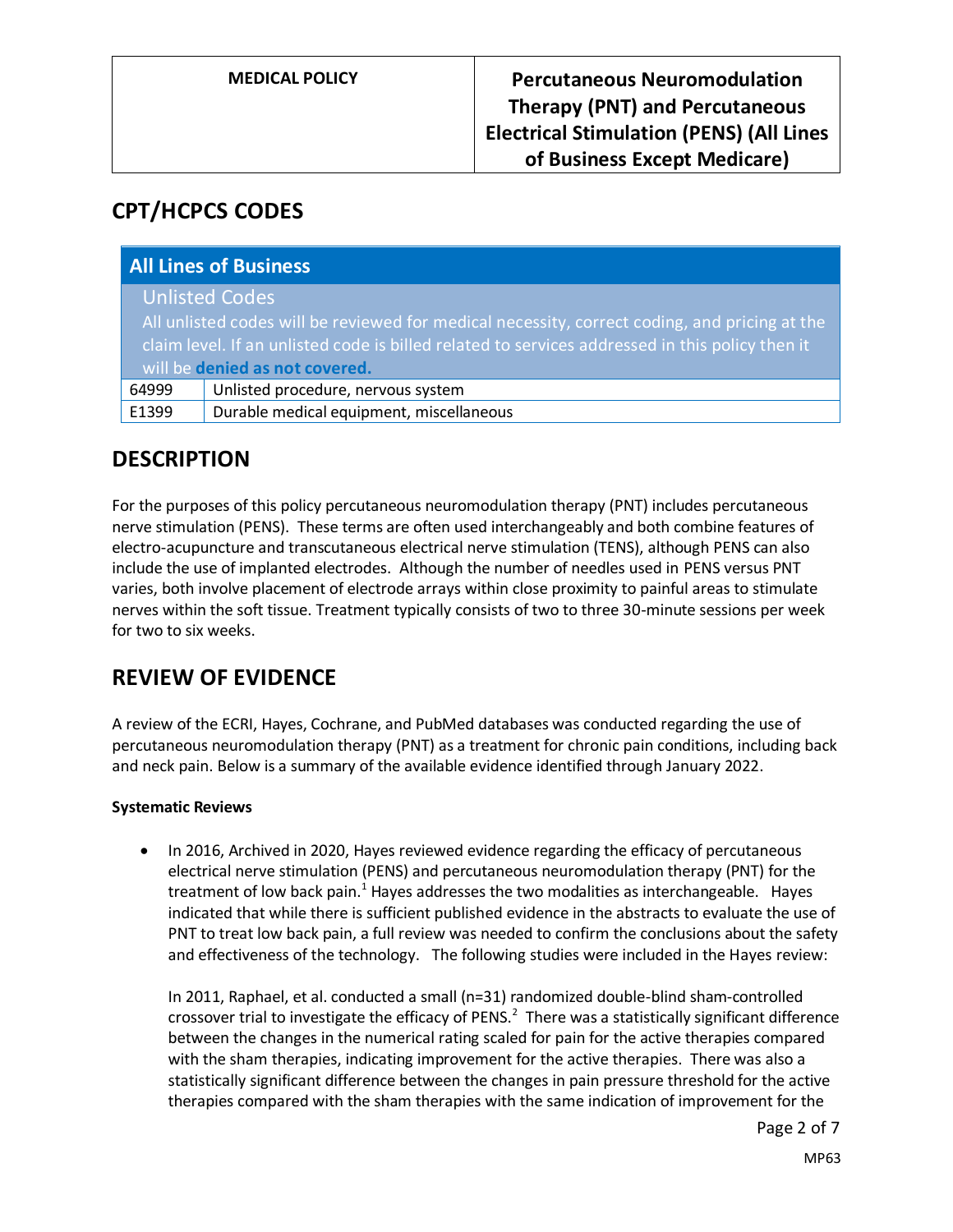active therapies. Authors suggested PENS therapy appears to be effective in providing shortterm pain relief in chronic pain conditions but indicated that studies involving larger sample sizes and longer follow-up are recommended.

In 2008, Weiner and colleagues conducted a randomized controlled trial with 200 patients with chronic low back pain to evaluate the efficacy of percutaneous electrical nerve stimulation (PENS) with and without general conditioning and aerobic exercise (GCAE).<sup>3</sup> Participants were randomized into one of 4 groups: 1) PENS, 2) control-PENS (brief electrical stimulation to control for treatment expectancy), 3) PENS+GCAE, or 4) control-PENS+GCAE. All groups studied experienced significantly reduced pain, improved self-reported disability and improved gait velocity. This improvement was sustained at a 6 month reassessment. The GCAE groups experienced significantly fewer fear avoidance beliefs immediately post-intervention and at 6 months than non-GCAE groups but was no more effective than PENS alone in pain reduction or improved physical function.

In 2004, Topuz and colleagues compared the efficacy of conventional and low-frequency transcutaneous electrical nerve stimulation (C-TENS, low-TENS) and PNT in sixty patients. The patients were divided into 4 groups (placebo-TENS, C-TENS, low-TENS and PNT). The outcomes indicated that the placebo -TENS group showed no relief of activity pain or improved general health, vitality and emotional role limitation scores of health quality. Improved relief of activity pain and general health was reported with the C-TENS group. Both the low-TENS and PNT groups demonstrated significant improvement in all parameters. Authors concluded PNT was significantly more effective than TENS in providing relief of activity pain and in improving general health, vitality and emotional role limitation scores of health quality The limitations of this study included small sample sizes and no long term follow up. Additional studies with larger sample sizes and longer term follow-up are needed to validate these results.

• In 2017 (archived in 2021), Hayes conducted a re-review of the evidence regarding percutaneous electrical nerve stimulation for treatment of low back pain.<sup>4</sup> A total of 4 clinical studies were identified (3 randomized and 1 was a pretest/posttest study design). Hayes indicated, "(o)verall, a very-low-quality body of evidence is inconclusive for PENS as monotherapy (n=2 studies) or PENS in combination with physical therapy (PT) or general conditioning and aerobic exercise (GCAE) (n=2 studies) in patients with CLBP [chronic low back pain]. In general, results suggest a short-term (3 months) benefit in pain and pain-related disability from baseline; however, these differences were typically statistically but not clinically significant."<sup>4</sup> Study limitations included differences in PENS techniques used between studies, small sample size, nonrandomized design of one study, lack of control arm comparison group, limited follow-up and high dropout rate. Overall, the Hayes review gave a **D2 rating** which reflects the, "very-low-quality body of inconclusive evidence suggesting that the use of PENS for the treatment of CLBP may result in short-term benefits. However, substantial uncertainty remains due to conflicting results in eligible studies, the lack of assessment of long-term outcomes, small sample sizes, and the uncertainty of minimal clinically important differences for some outcomes."<sup>4</sup>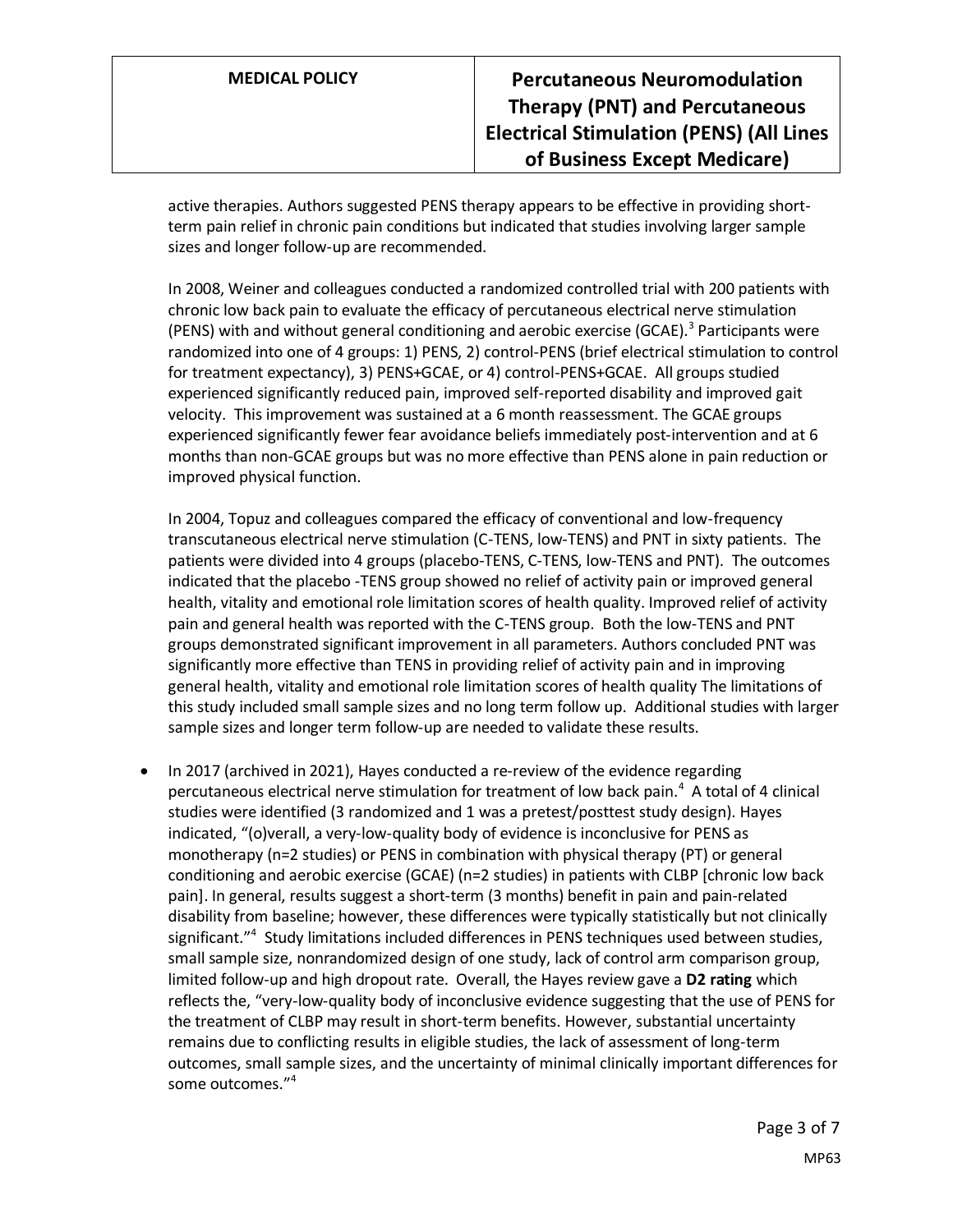- In 2016 (updated 2018), ECRI published a rapid review of evidence which evaluated implantable peripheral nerve stimulation to treat trigeminal neuralgia.<sup>5</sup> A total of 6 case series were identified, two of which had not been published in peer reviewed journals. Overall, the review concluded inconclusive evidence, "in size and quality and may not reflect the actual complication rates. Large randomized trials may provide a better evidence base and ability to judge the effectiveness of PNS."<sup>5</sup>
- In 2020, Plaza-Manzano and colleagues published a systematic review and meta-analysis on the effectiveness of percutaneous electrical nerve stimulation (PENS) for musculoskeletal pain.<sup>6</sup> Sixteen randomized studies were included in the analysis, three of which were crossover trials. When comparing PENS alone to sham PENS on short-term pain-intensity, PENS showed a large effect (p<.001), although this high heterogeneity ( $I^2$ =82%). PENS alone also showed a significant effect on short-term pain intensity when compared to other interventions (p=.008), also with high heterogeneity (I<sup>2</sup>=80%) between studies. After a subgroup analysis by intervention type, PENS' significant improvement on pain intensity disappears when compared to exercise therapy and dry needling but remains when compared to TENS. When comparing PENS plus other intervention to the same intervention along, PENS shows moderate improvement in short-term pain intensity with high heterogeneity, and subgroup analysis show significant efficacy only with knee osteoarthrosis and heel pain. PENS alone showed moderate effect on midterm pain intensity and a no effect on related disability, with high heterogeneity among trials.

The authors found the evidence to be of low quality to do inconsistency between trials and a number of trials with an insufficient number of participants to meet the desired significance and power. Due to inconsistencies in trial designs, interventions, indications, and results collected, and lack of long-term follow up, the authors concluded that more high-quality trials are needed to further determine the clinical effects of PENS for musculoskeletal pain.

#### **Randomized and Nonrandomized Studies**

Additional studies were identified which were not included in the Hayes review. These included three observational studies with varying samples sizes (10-76), and 2 small randomized trials with 31 and 23 patients.<sup>2,7-10</sup> The limited evidence available from these studies indicated PNT may be effective for short term pain reduction. However, study limitations included small sample sizes and the lack of long term follow up (the longest follow up was 6 months). Studies with larger sample sizes and longer follow up are recommended to validate efficacy, safety and clinical utility of this treatment.

# **CLINICAL PRACTICE GUIDELINES**

American Academy of Neurology (AAN), American Association of Neuromuscular and Electrodiagnostic Medicine (AANEM), American Academy of Physical Medicine and Rehabilitation (AAPMR)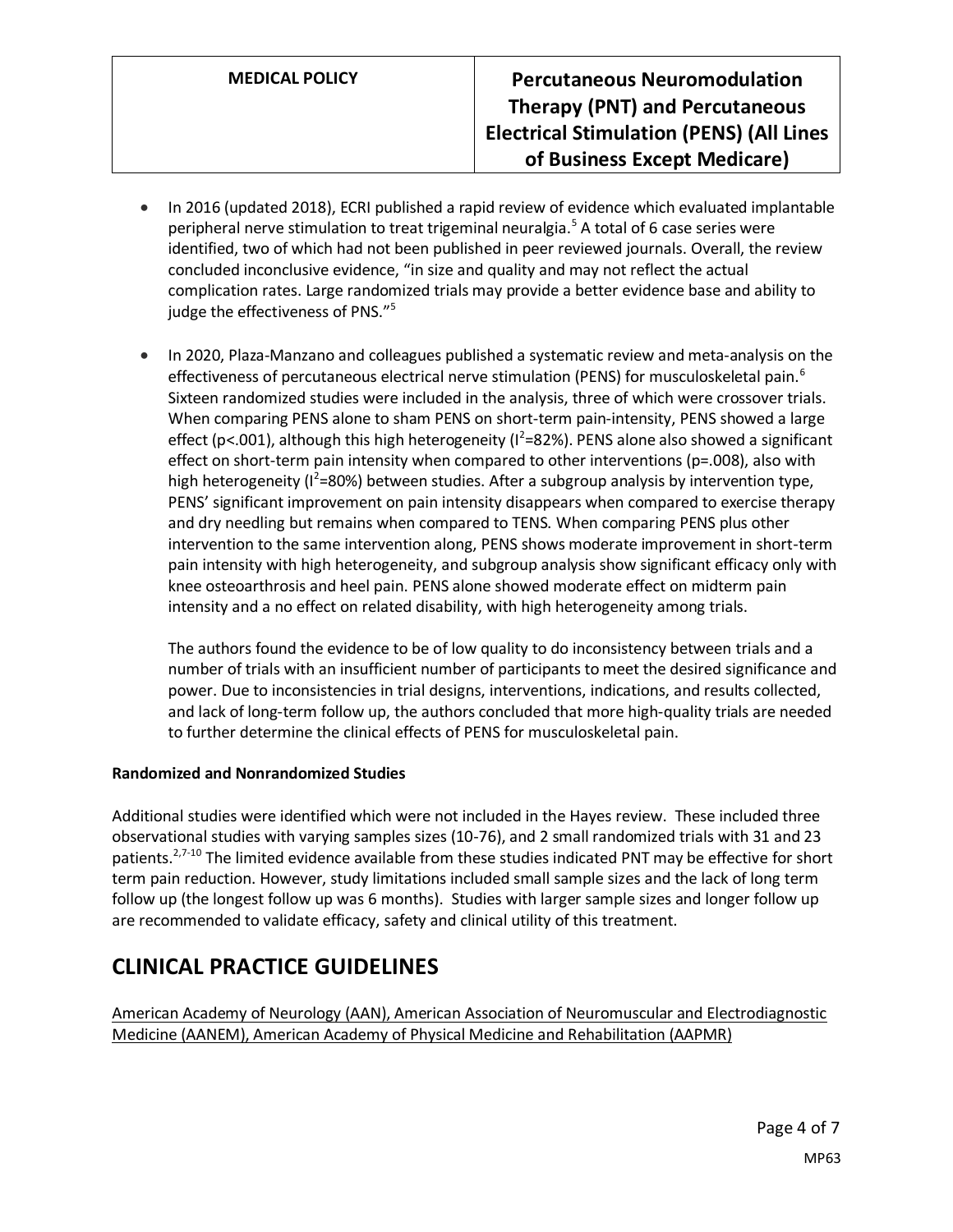In 2011, the AAN, AANEM, and AAPMR published evidence-based guidelines for the treatment of diabetic neuropathy. The guidelines recommend that percutaneous electrical nerve stimulation be considered for the treatment of peripheral diabetic neuropathy, based on one study.<sup>11</sup>

### American College of Occupational and Environmental Medicine (ACOEM)

The 2020 evidence-based guideline from the ACOEM for non-invasive and minimally invasive management of low back disorders did not recommend the use of percutaneous electrical nerve stimulation. The guidelines state:

"All of the following are Not Recommended (I), Low Confidence: microcurrent electrical stimulation, neuromuscular electrical stimulation (non-chronic pain), and percutaneous electrical nerve stimulation (PENS). There is No Recommendation (I), Low Confidence for or against all of: H-Wave1 Device stimulation therapy, high-voltage galvanic therapy, interferential therapy, and neuromuscular electrical stimulation (chronic LBP, chronic radicular pain)."<sup>12</sup>

### National Institute for Health and Care Excellence (NICE)

In 2013, NICE published guidance on percutaneous electrical nerve stimulation for refractory neuropathic pain. The guidance states, "Current evidence on the safety of percutaneous electrical nerve stimulation (PENS) for refractory neuropathic pain raises no major safety concerns and there is evidence of efficacy in the short term. Therefore this procedure may be used with normal arrangements for clinical governance, consent and audit."<sup>13</sup>

# <span id="page-4-0"></span>**POLICY SUMMARY**

The current evidence is insufficient to determine the safety of efficacy of percutaneous neuromodulation therapy (PNT/PENS/PNS) as a treatment of any condition. High-quality, long-term randomized trials comparing this treatment to standard of care treatments are required. In addition, no evidence-based clinical practice guidelines were identified which recommend use of PNT as a treatment for any condition, including low back pain.

# **INSTRUCTIONS FOR USE**

Company Medical Policies serve as guidance for the administration of plan benefits. Medical policies do not constitute medical advice nor a guarantee of coverage. Company Medical Policies are reviewed annually and are based upon published, peer-reviewed scientific evidence and evidence-based clinical practice guidelines that are available as of the last policy update. The Companies reserve the right to determine the application of Medical Policies and make revisions to Medical Policies at any time. Providers will be given at least 60-days notice of policy changes that are restrictive in nature.

The scope and availability of all plan benefits are determined in accordance with the applicable coverage agreement. Any conflict or variance between the terms of the coverage agreement and Company Medical Policy will be resolved in favor of the coverage agreement.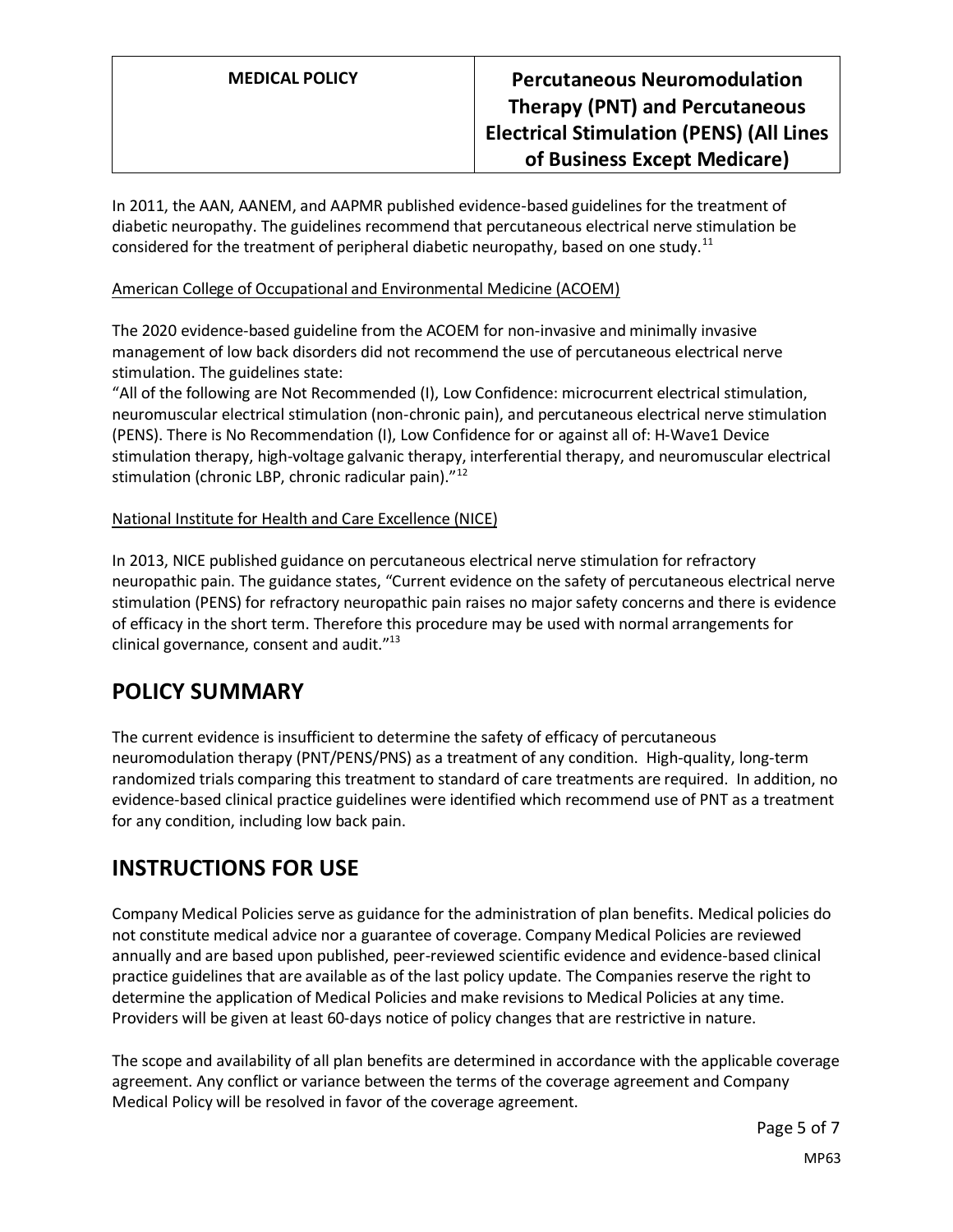# **REGULATORY STATUS**

### Mental Health Parity Statement

Coverage decisions are made on the basis of individualized determinations of medical necessity and the experimental or investigational character of the treatment in the individual case. In cases where medical necessity is not established by policy for specific treatment modalities, evidence not previously considered regarding the efficacy of the modality that is presented shall be given consideration to determine if the policy represents current standards of care.

### **REFERENCES**

- 1. Hayes. Percutaneous Neuromodulation Therapy for Treatment of Low Back Pain. Search & Summary. Retired. Published 2016. Accessed 2/18/2022.
- 2. Raphael JH, Raheem TA, Southall JL, Bennett A, Ashford RL, Williams S. Randomized doubleblind sham-controlled crossover study of short-term effect of percutaneous electrical nerve stimulation in neuropathic pain. *Pain medicine (Malden, Mass).* 2011;12(10):1515-1522.
- 3. Weiner DK, Perera S, Rudy TE, Glick RM, Shenoy S, Delitto A. Efficacy of percutaneous electrical nerve stimulation and therapeutic exercise for older adults with chronic low back pain: a randomized controlled trial. *Pain.* 2008;140(2):344-357.
- 4. Hayes. Percutaneous Electrical Nerve Stimulation For Treatment Of Low Back Pain. Published 2/9/2017, Archived 8/4/2021. [https://evidence.hayesinc.com/report/htb.percutaneousback3756.](https://evidence.hayesinc.com/report/htb.percutaneousback3756) Accessed 2/18/2022.
- 5. ECRI. StimQ Peripheral Nerve Stimulator System (Stimwave Technologies, Inc.) for Treating Peripheral Nerve Pain. Published 2018. [https://www.ecri.org/components/ProductBriefs/Documents/26668.pdf.](https://www.ecri.org/components/ProductBriefs/Documents/26668.pdf) Published 2016 (updated 2018). Accessed 2/18/2022.
- 6. Plaza-Manzano G, Gómez-Chiguano GF, Cleland JA, Arías-Buría JL, Fernández-de-las-Peñas C, Navarro-Santana MJ. Effectiveness of percutaneous electrical nerve stimulation for musculoskeletal pain: A systematic review and meta-analysis. *European Journal of Pain.*  2020;24(6):1023-1044.<https://onlinelibrary.wiley.com/doi/abs/10.1002/ejp.1559>
- 7. Rossi M, DeCarolis G, Liberatoscioli G, Iemma D, Nosella P, Nardi LF. A Novel Mini-invasive Approach to the Treatment of Neuropathic Pain: The PENS Study. *Pain physician.*  2016;19(1):E121-128.
- 8. Kopsky DJ, Ettema FW, van der Leeden M, Dekker J, Stolwijk-Swuste JM. Percutaneous nerve stimulation in chronic neuropathic pain patients due to spinal cord injury: a pilot study. *Pain practice : the official journal of World Institute of Pain.* 2014;14(3):252-259.
- 9. Wilson RD, Harris MA, Gunzler DD, Bennett ME, Chae J. Percutaneous peripheral nerve stimulation for chronic pain in subacromial impingement syndrome: a case series. *Neuromodulation : journal of the International Neuromodulation Society.* 2014;17(8):771-776; discussion 776.
- 10. Wanich T, Gelber J, Rodeo S, Windsor R. Percutaneous neuromodulation pain therapy following knee replacement. *The journal of knee surgery.* 2011;24(3):197-202.